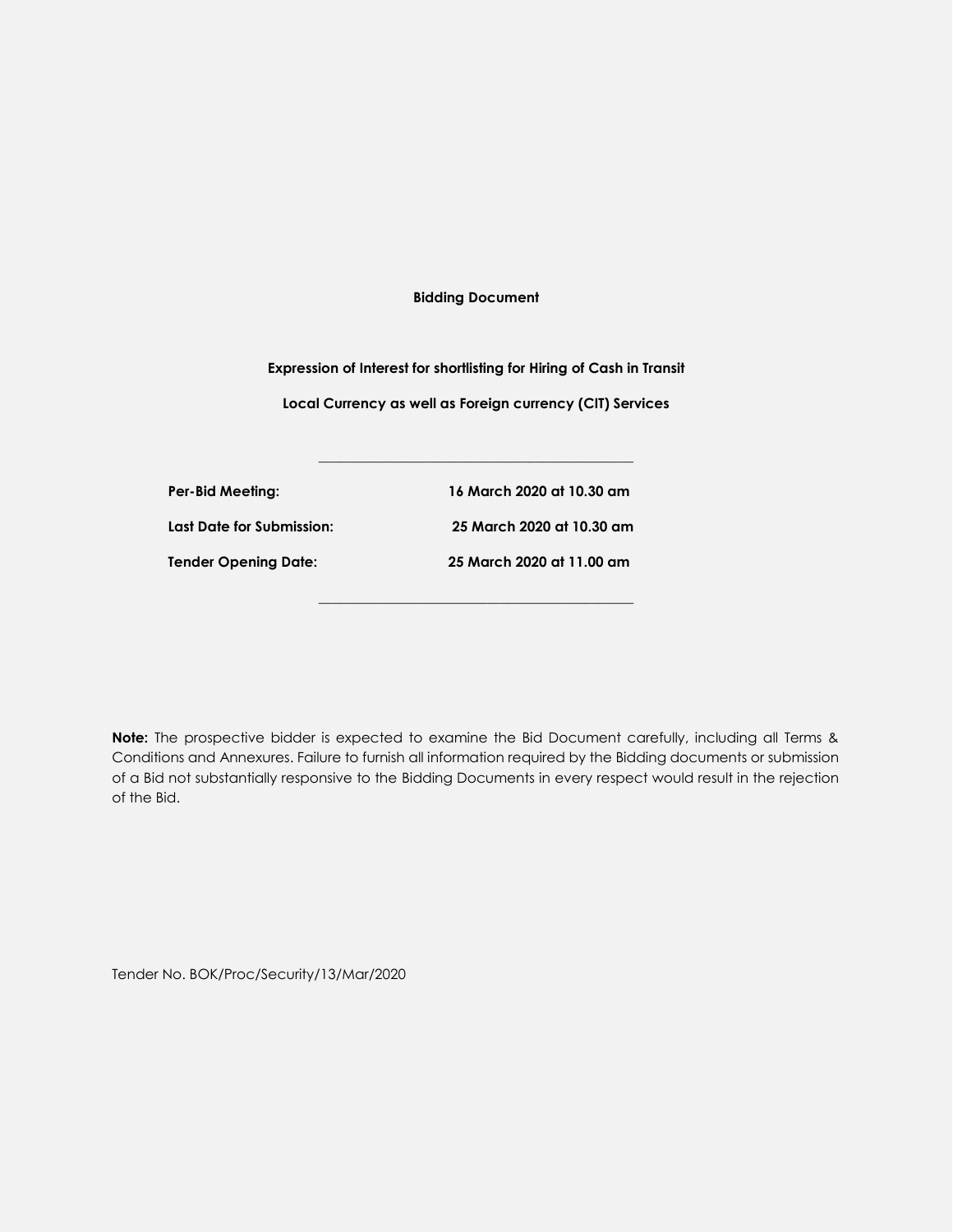The Bank of Khyber (BOK) invites Sealed Bids/Proposals from reputable companies security services companies registered with Pakistan Bank's Association and having valid No Objection Certificate from all Provincials Home Department including Islamabad Home Department for Cash in transit for local currency and foreign currency (CIT) Services for delivery of cash to Cash Feeding Branches and other Branches, nominated Banks, SBP, NBP, Offsite ATM, Sub Branches, Booths, via Road and Air.

## **Scope of Work**

## **Required services for Cash in Transit (CIT) and Overnight Vault include**

Transit services via land and air for transportation of cash, cheques, national prize bonds, and/or securities, etc., in secured manner i.e. in properly sealed (a) bags (b) purpose built plastic trays (as the case *may* be) to and from BOK, Cash Processing Centers (CPC), branches, Sub-branches, Permanent / Temporary Booths, Offsite / Onsite ATMs, SBP/NBP and any other nominated Banks or selected BOK clients, including non-service area of service provider as per Bank'srequirement;

Overnight Vault Services for cash, cheques, national prize bonds and/or securities, etc;

Provision of plastic seals (for both cash bags and plastic trays), and cloth bags for packaging of Cash, cheques, national prize bonds and/or securities handed over for transit & overnight vault services;

Insurance coverage at Service Providers' expense for Cash, cheques, national prize bonds and/orsecurities handed over for transit & overnight vault services;

Service provider shall provide CPC wise Alfa (Company Representative) for collection and delivery of cash.

Service provider shall manage end to end cash in transit insurance coverage, to cover all type of risk related to loss and shortage of cash.

Service provider shall provide a focal person for dispute resolution at all CPC points.

## **MANDATORY REQUIREMENTS:**

Sealed envelope, clearly marking the tender description, should be submitted basis duly completed in all respects. Bidders are required to submit its Proposal in accordance with the Mandatory Requirements as mentioned below. Failing to which the proposal will not be considered.

| S.No. | <b>Mandatory Requirements</b>                                                             | Yes/No |
|-------|-------------------------------------------------------------------------------------------|--------|
|       | Company must be registered with SECP, copy to be attached.                                |        |
|       | Company must attach:                                                                      |        |
|       | • Tax and Sale Tax Payer having active status                                             |        |
|       | • KPRA registered having active status. In case of fresh application KPRA                 |        |
|       | acknowledgement must be attached                                                          |        |
|       | Bidder having 5 years' experience of relevant scope of work, valid NOC from Provincials   |        |
|       | Home Department, Federal Home Department and Pakistan Banks Association panel of          |        |
|       | Security Companies shall be eligible to participate in this bid.                          |        |
|       | Bidder must attached at least three agreements with Schedule Banks for provision of CIT & |        |
|       | Overnight Vault services.                                                                 |        |
|       | Bidder must provide their insurance coverage arrangement with preferably with A Rated     |        |
|       | Company, for their Cash Carrying Vehicles & Overnight Vaults. Preference will be          |        |
|       | given to above A rated company insurance coverage bidder.                                 |        |
|       | Bidder shall provide Affidavit on stamp paper of Rs. 100/- duly attested by notary public |        |
|       | that:                                                                                     |        |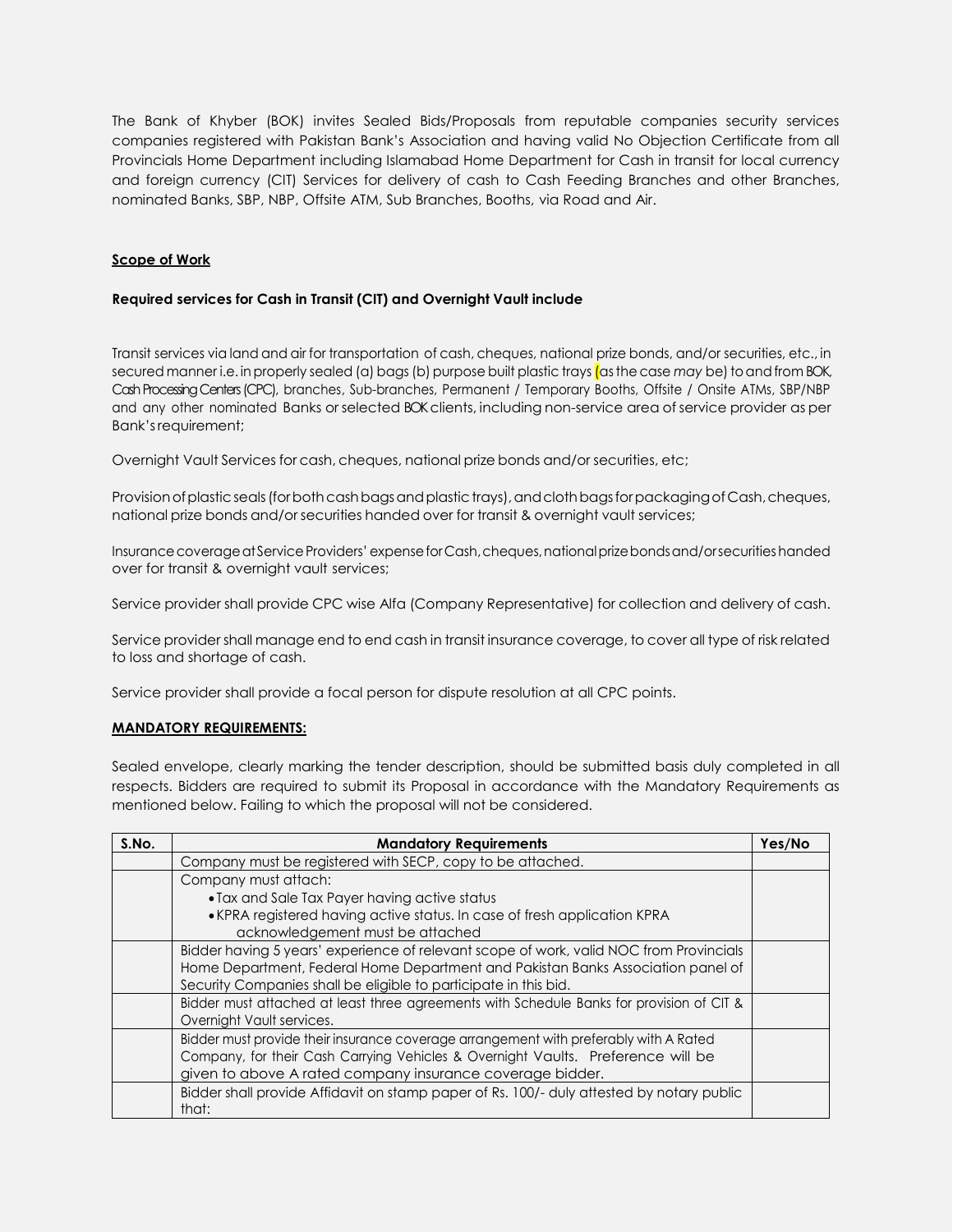| No Litigation is pending against Firm / Company.<br>$\alpha$                                                                                       |  |
|----------------------------------------------------------------------------------------------------------------------------------------------------|--|
| The Firm / Company is not black listed and is not a tax defaulter.<br>b)<br>The Firm / Company has not been adjudged as insolvent.<br>$\mathsf{C}$ |  |
| No execution of decree or order of any court remains unsatisfied against Firm /<br>d)                                                              |  |
| Company.                                                                                                                                           |  |
| The Firm / Company has not compounded with the creditors.<br>e)                                                                                    |  |
| Firm / Company has not been convicted of a financial crime.<br>f                                                                                   |  |
| The Firm / Company has not been delisted by BOK or other Banks in the Past<br>$\mathcal{G}$                                                        |  |
| due to non- performance or contravention with any of the codes of conduct                                                                          |  |
| for vendors set by the Bank.                                                                                                                       |  |
| Bidder shall attach their Business Continuity Plan.                                                                                                |  |
| Bidder shall attach their dispute resolution mechanism                                                                                             |  |
| Bidder shall provide their arrangements details for Non-Service area locations of the                                                              |  |
| Bank for cash delivery/collection.                                                                                                                 |  |
| Bidder shall attach last three years Financial Statement, audited by Chartered                                                                     |  |
| Accountant Firm/Chartered Accountant.                                                                                                              |  |
| Bidder shall provide integrity pact on stamp paper dully attested by the notary public.                                                            |  |
| Bidder must attach details of No. of cities where overnight vault/ vehicle vault facility is                                                       |  |
| available. Preference will be given to maximum overnight vault/vehicle vault bidders                                                               |  |
| Bidder must have arrangements for Transit via Air, evidence to attached.                                                                           |  |
| Bidder must attach details of number of base stations and sub-stations in:                                                                         |  |
| $\bullet$ Punjab                                                                                                                                   |  |
| $\bullet$ Sindh                                                                                                                                    |  |
| • Balochistan                                                                                                                                      |  |
| • Khyber Pakhtunkhwa<br>$\bullet$ A.JK                                                                                                             |  |
| · Gilgit Baltistan                                                                                                                                 |  |
|                                                                                                                                                    |  |
| Preference will be given to maximum number of base stations and sub-station bidder.                                                                |  |
| Bidder must sign and stamp each paper of this bid document and attach with proposal.                                                               |  |
| Bidder shall provide clients wise details of unsettled claims/disputes related to scope of                                                         |  |
| work.                                                                                                                                              |  |
| Bidder shall provide clients wise details of settled claims/disputes for the last three years                                                      |  |
| of their clients related to scope of work.                                                                                                         |  |

## **GENERAL TENDER TERMS & CONDITION REQUIRED FOR BIDDING:**

- a. Tender shall be conducted under Expression of Interest method as per KPPRA (Khyber Pakhtunkhwa procurement rules – 2014) basis.
- b. Bid must be contained complete proposal according to bid document and respectively signed and stamped, in complete conformity with Tender Document.
- c. Bidders qualified in Expression of Interest process shall be asked to submit financial proposal.
- d. Bid security of Rs.500,000/- (any Banking instrument excluding pay order) in favour of the Bank of Khyber to be required for financial bid, from the successful bidders of Expression of Interest.
- e. Successful bidders of financial proposal shall provide Rs.1,000,000/- performance guarantee (issue by schedule bank only) in favour of the Bank of Khyber before execution of SLA. Other bid security shall be returned after verification of the performance guarantee from issuing Bank.
- f. Bidder shall attach company profile with proposal.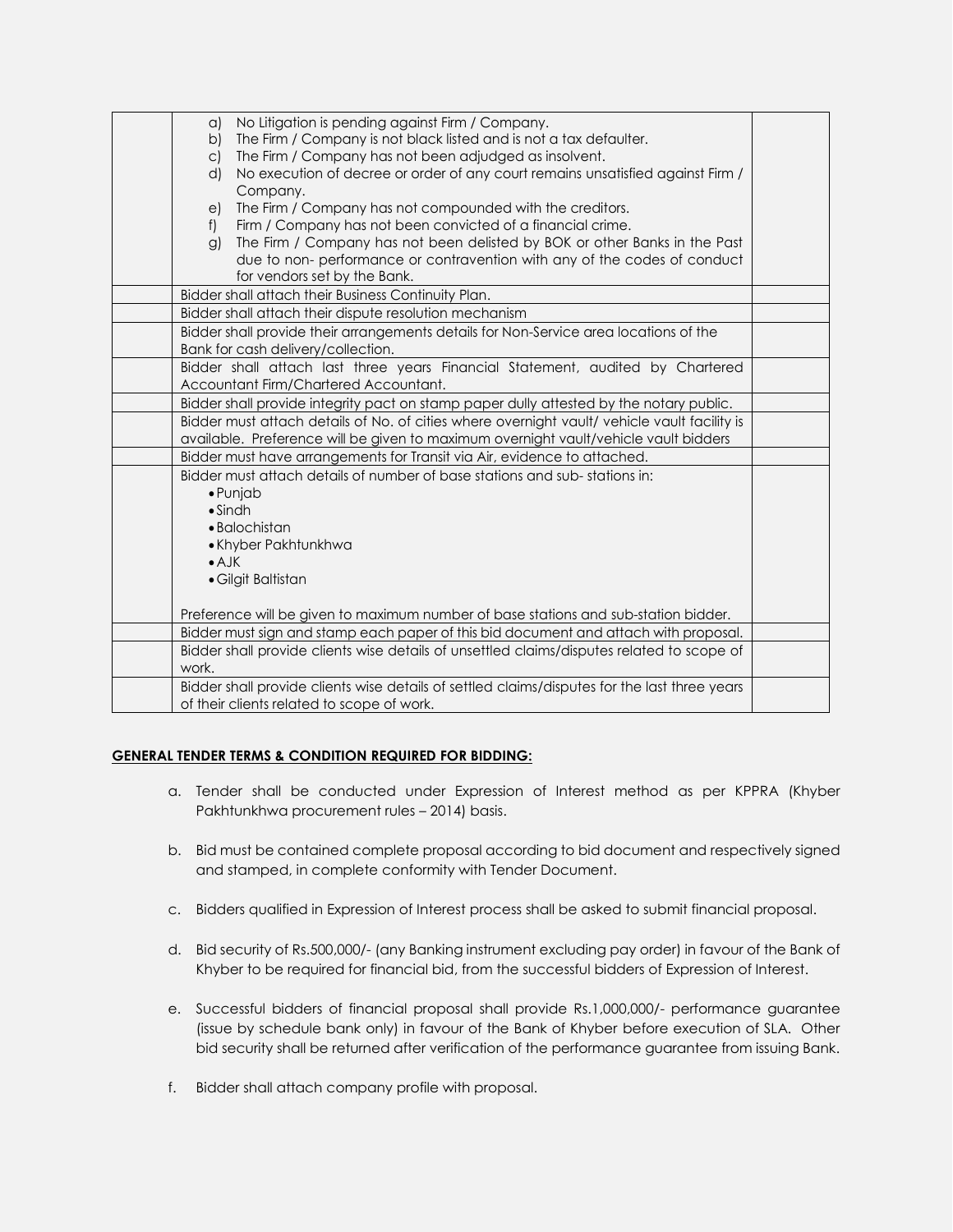- g. Bank shall carry out internal due diligence of successful bidders before execution of agreement.
- h. Bidders will be considered successful for Expression of Interest on the basis fulfillment of mandatory requirements of this Expression of Interest document.
- i. Successful bidders of financial proposal would enter to a security services contract of one year. The Contract is extendable subject to satisfactory performance, for maximum further two years, on annual renewal basis, without any escalation in prices of financial proposal.
- j. For any query, clarification regarding BID document contents, the bidder may send a written request at least 5 days prior to the opening date through registered posts/Courier Service Company.
- k. Per biding meeting will be held on 16 March 2020 10.30 AM, in the office Head Procurement the Bank of Khyber, 29-A, The Mall, Peshawar Cantt.
- l. Sealed bid complete in all respects along with bid security given in TOR on above web site, should reach "Incharge Procurement Department**"** The Bank of Khyber, 29 –A, The Mall, Peshawar Cantt, on or before 25 March 2020 at 10.30 am, opening timings for bids will be at 11.00 am same day at Office of Head Procurement Deptt,
- m. Further details / Specifications, TORs of the above items can be seen/ downloaded from our website<http://www.bok.com.pk/downloads/>

**Incharge Precurement Department, The Bank of Khyber. 29 – A The Mall, Peshawar Cantt. Phone: 091- 5275352**

**C**ompany Name:

Contact Person:

Contact Person Cell Number:

Contact Person Email address:

Company Mailing Address: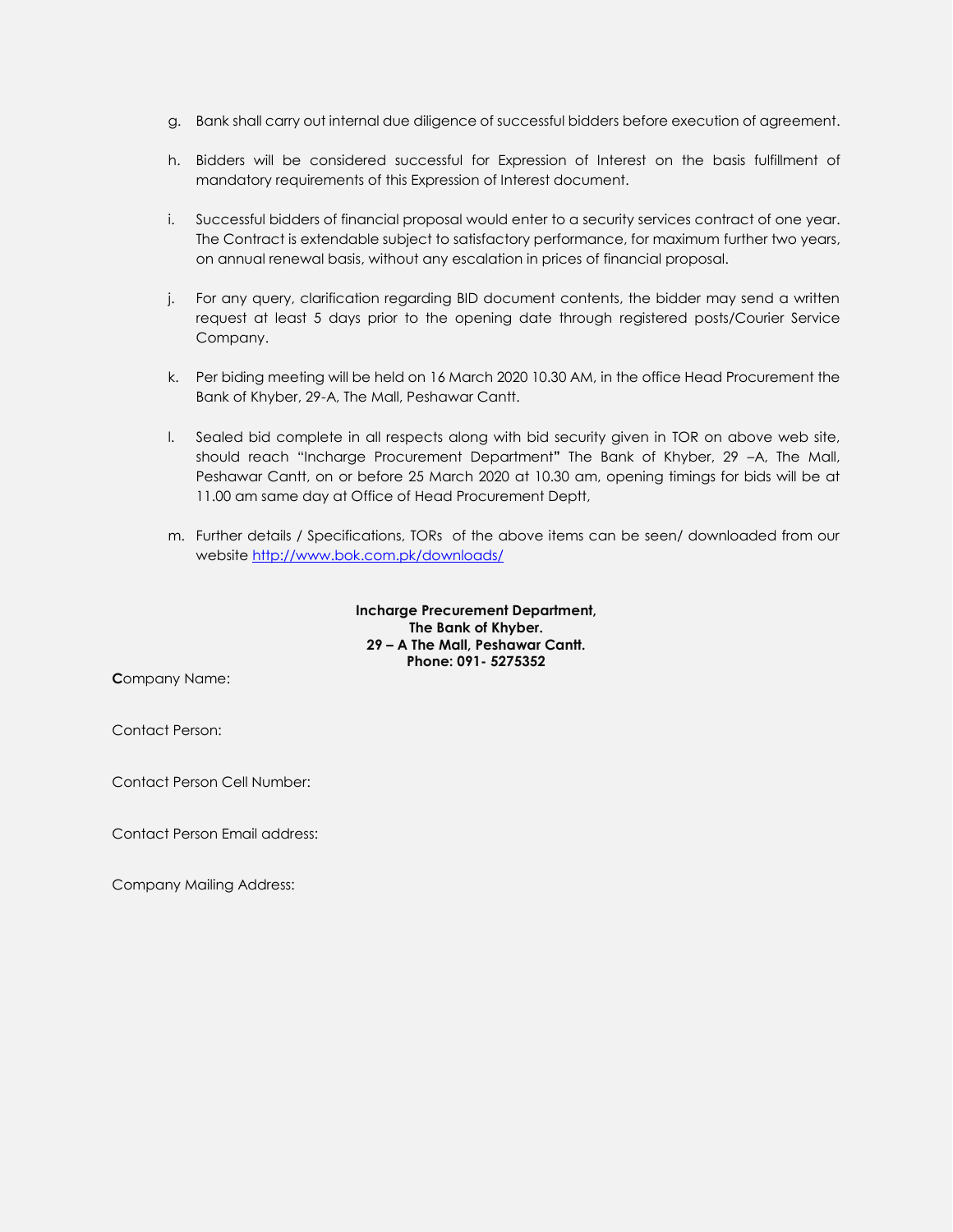(On stamp paper without mentioning the Bid Amount)

#### **INTEGRITY PACT**

#### DECLARATION OF FEES, COMMISSION AND BROKERAGE ETC. PAYABLE BY THE SUPPLIERS OF GOODS

Contract No. Contract No. Contract Value: ( ) Contract Title: [name of Supplier] hereby declares that it has not obtained or induced the procurement of any contract, right, interest, privilege or other obligation or benefit from The Bank of Khyber or any administrative subdivision or agency thereof or any other entity owned or controlled by The Bank of Khyber through any corrupt business practice.

Without limiting the generality of the foregoing, [name of Supplier] represents and warrants that it has fully declared the brokerage, commission, fees etc. paid or payable to anyone and not given or agreed to give and shall not give or agree to give to anyone within or outside Pakistan either directly or indirectly through any natural or juridical person, including its affiliate, agent, associate, broker, consultant, director, promoter, shareholder, sponsor or subsidiary, any commission, gratification, bribe, finder's fee or kickback, whether described as consultation fee or otherwise, with the object of obtaining or inducing the procurement of a contract, right, interest, privilege or other obligation or benefit in whatsoever form from The Bank of Khyber, except that which has been expressly declared pursuant hereto.

[Name of Supplier] certifies that it has made and will make full disclosure of all agreements and arrangements with all persons in respect of or related to the transaction with The Bank of Khyber and has not taken any action or will not take any action to circumvent the above declaration, representation or warranty.

[Name of Supplier] accepts full responsibility and strict liability for making any false declaration, not making full disclosure, misrepresenting facts or taking any action likely to defeat the purpose of this declaration, representation and warranty. It agrees that any contract, right, interest, privilege or other obligation or benefit obtained or procured as aforesaid shall, without prejudice to any other rights and remedies available to The Bank of Khyber under any law, contract or other instrument, be voidable at the option of The Bank of Khyber.

Notwithstanding any rights and remedies exercised by the Bank of Khyber in this regard, [name of Supplier] agrees to indemnify The Bank of Khyber for any loss or damage incurred by it on account of its corrupt business practices and further pay compensation to The Bank of Khyber in an amount equivalent to ten time the sum of any commission, gratification, bribe, finder's fee or kickback given by [name of Supplier] as aforesaid for the purpose of obtaining or inducing the procurement of any contract, right, interest, privilege or other obligation or benefit in whatsoever form from The Bank of Khyber.

Name of Buyer: ……………… Name of Seller/Supplier: ………… Signature: …………………… [Seal] Signature: ………………………… {Seal], **Notary Public: LIST OF BANK OF KHYBER BRANCHES FROM FEEDING BRANCH PESHAWAR TO OTHERS CITY DISTANCE IN KMS - PESHAWAR REGION**

#### **PESHAWAR**

| S.No | <b>Branch Name</b>                | <b>Br Code</b> | <b>Distance</b> |
|------|-----------------------------------|----------------|-----------------|
|      | Mall Road Branch                  | 172            | $O$ Km          |
|      | Main Branch - Qayyum Stadium Road | 01             | 2 KM            |
|      | Karkhano Branch                   | 101            | 15 KMS          |
|      | Phase 3 chowk Hayatabad (Islamic) | 128            | 12              |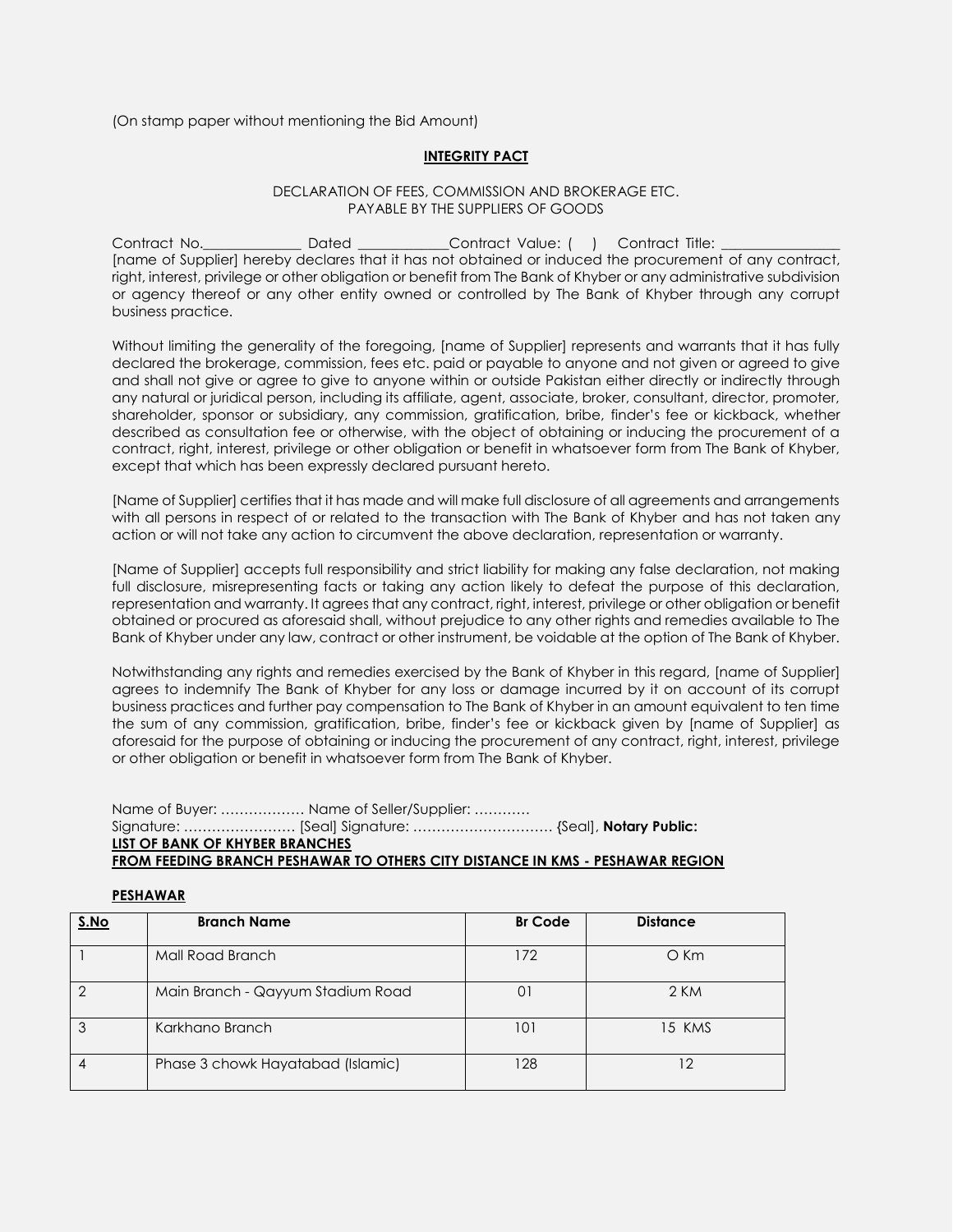| 5               | Phase 5 Branch                               | 083  | 15                            |
|-----------------|----------------------------------------------|------|-------------------------------|
| 6               | University Road Branch                       | 02   | $\overline{5}$                |
| $\overline{7}$  | Khyber Bazar Branch                          | 016  | $\overline{2}$                |
| 8               | Peepal Mandi Branch                          | 0154 | $\overline{3}$                |
| $\mathcal{P}$   | Secretariat Branch                           | 015  | $\overline{2}$                |
| $10\,$          | Ashraf Road Branch                           | 025  | $\overline{4}$                |
| 11              | GT Road Branch                               | 010  | $\overline{4}$                |
| 12              | Gulbahar Branch                              | 0156 | 5                             |
| 13              | Chamkani Branch                              | 084  | 20                            |
| 4               | <b>Garrison Park Branch</b>                  | 068  | $\overline{1.5}$              |
| $\overline{15}$ | <b>Tehkal Bala Branch</b>                    | 178  | $\overline{4}$                |
| 16              | <b>High Court Branch</b>                     | 048  | $\overline{2}$                |
| 17              | Asamai gate Branch                           | 119  | $\overline{3}$                |
| 18              | <b>KTH Peshawar Branch</b>                   | 121  | $\overline{9}$                |
| 19              | Dalzak Road Branch                           | 073  | $\boldsymbol{6}$              |
| 20              | Warsak Road Branch                           | 066  | $\overline{4}$                |
| 21              | Achini Payan Ring Road                       | 0166 | $\overline{7}$                |
| 22              | Ring Road Peshawar                           | 155  | 6                             |
| 23              | Shero Jangi                                  | 074  | 6                             |
| $24$            | North West Hospital Hayatabad (BOK<br>Booth) | $02$ | 15                            |
| 25              | Assembly Hall (BOK Booth)                    | 48   | 0.5                           |
| 26              | <b>BOK Torkham Branch</b>                    | 167  | 56                            |
| 27              | <b>BOK Jamrud Branch</b>                     | 125  | 14.5                          |
| 28              | Miran Shah (North Waziristan                 | 141  | M1KM from Peshawar 200<br>KM  |
| 29              | WANA branch (South Waziristan)               | 152  | NBP 0.5 KM from DIK 180<br>KM |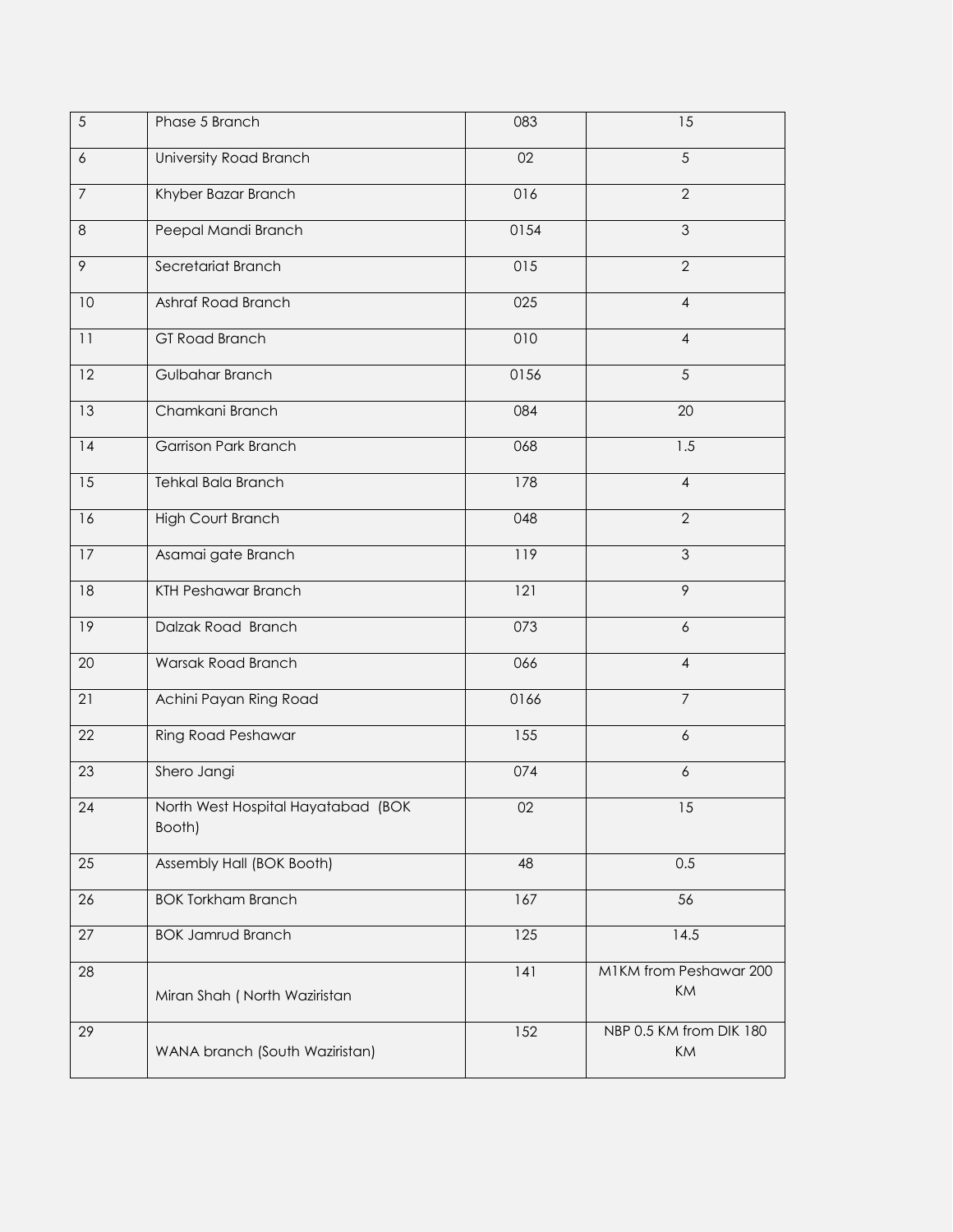| 30 | Parachinar Branch               | 076 | NBP 400 Meter Form<br>Peshawar 300 Km |
|----|---------------------------------|-----|---------------------------------------|
|    |                                 |     |                                       |
| 31 | Sadda parchinar Branch          | 091 | 100 Meter Form Peshawar<br>200        |
| 32 |                                 | 153 | ABL 200 Meter From                    |
|    | Ghalani, Mohmand Agency Branch  |     | Peshawar 65 Km                        |
| 33 | Kalaya Lower Orakzai Branch     | 171 | 85                                    |
| 34 | Saddar Road Branch              | 13  | 01                                    |
| 35 | Kohat Road Branch               | 92  | $\overline{4}$                        |
| 36 | <b>HMC Peshawar</b>             | 185 | 14                                    |
| 37 | <b>LRH Peshawar</b>             | 00  | 5                                     |
| 38 | Nasir Bagh Road Branch Peshawar | 96  | 10                                    |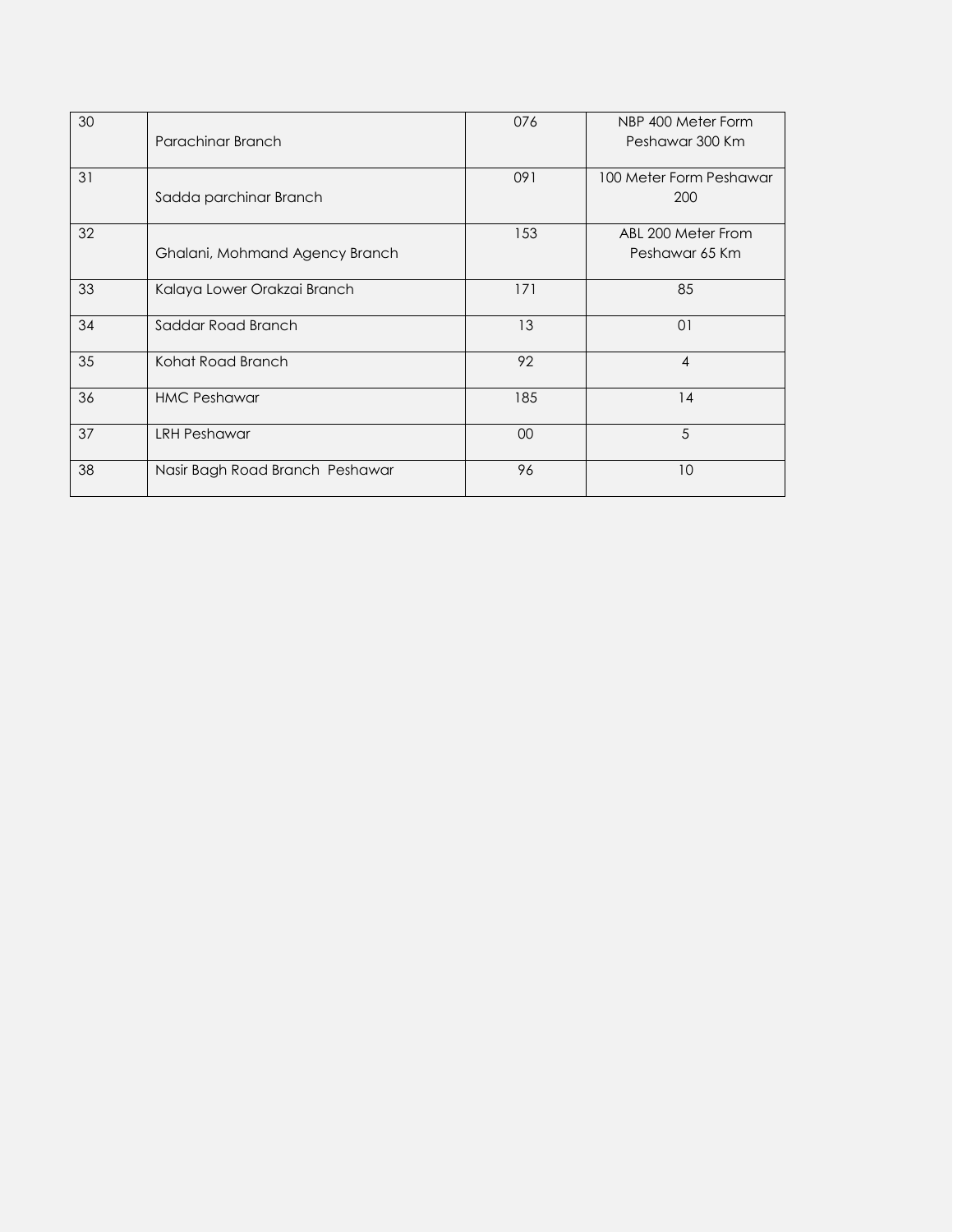# **CHARSADDA**

| Charsadda Branch         |           | 48 |
|--------------------------|-----------|----|
| Shabqadar Branch         | <b>45</b> | 28 |
| Tangi Branch             | 158       | 57 |
| Umerzai Branch           | 078       | 48 |
| Sardheri Bazar Charsadda | 088       | 46 |

# **KOHAT**

|   | Cantonment plaza Bannu<br>road Branch          | 003 | 72  |
|---|------------------------------------------------|-----|-----|
| っ | Main Bazaar Branch                             | 138 | 65  |
| 3 | Darra Adam Khel Branch - FR<br>Kohat           | 175 | 40  |
|   | Sherkot Branch (near Kacha<br>Paka Hangu Road) | 082 | 107 |

# **HANGU**

| Main bazaar Kohat road<br>Branch, Hangu | 07، | 100      |
|-----------------------------------------|-----|----------|
| <b>Bannu Chowk Thall</b>                | 30  | $12^{-}$ |

# **BANNU**

|   | <b>BOK Outside Lakki gate</b><br><b>Branch</b> | 103  | 1 KM Peshawar 197 KM |
|---|------------------------------------------------|------|----------------------|
|   |                                                |      |                      |
| ∩ | D.I Khan Road Bunnu Branch                     | 075  | 182                  |
| 3 | Sarai Naurang Branch                           | 0127 | 2 KM 70              |
|   | Lakki Marwat Branch                            | 0173 | 70                   |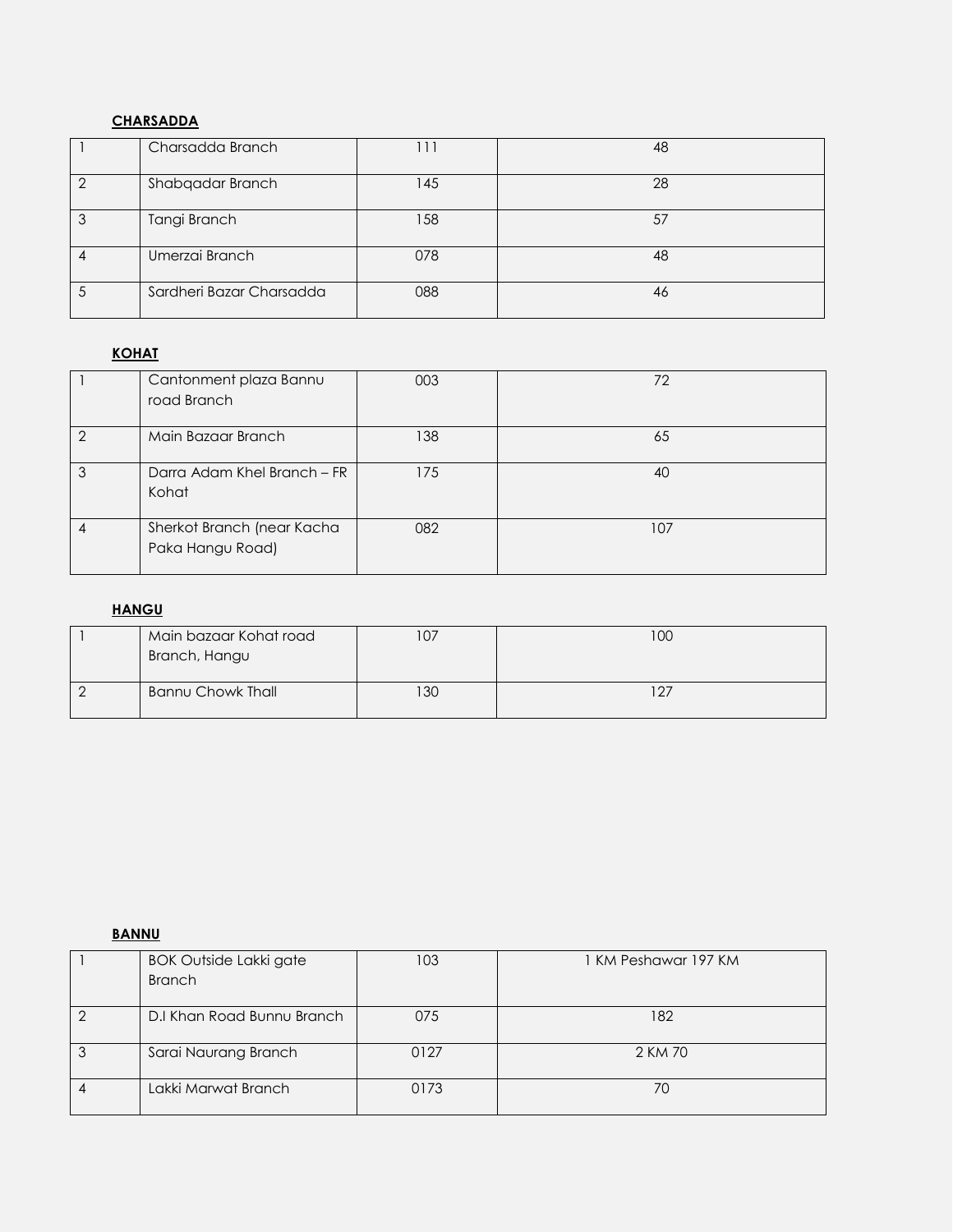# **KARAK**

| $\mathcal{U}$<br>Karak<br>Branch | 049 | 40<br>$\cdot$ $\cdot$ $\cdot$ |
|----------------------------------|-----|-------------------------------|
|                                  |     |                               |

# **D.I KHAN**

| Main Branch Circular<br>Road Branch | 004   | 3 km SBP |
|-------------------------------------|-------|----------|
| Tank Adda Branch DIK                | 0129/ | 3 Km     |
| Adda Bazar Tank Branch              | 106   | 30 Km    |
| Sheikh Yousaf Adda,<br>D.I.Khan.    | 087   | 6 Km     |

# **North Region Branches Mardan**

|                | Main Branch, Mardan            | 007 | 70  |
|----------------|--------------------------------|-----|-----|
| 2.             | Sheikh Maltoon Branch          | 079 | 67  |
| $\mathfrak{Z}$ | Shergarh Branch                | 080 | 95  |
| $\overline{4}$ | Mill Road Mardan Branch        | 179 | 75  |
| 5              | Katlang Branch                 | 081 | 90  |
| 6              | <b>IBB Mardan Cantt Branch</b> | 139 | 70  |
| $\overline{7}$ | Sakhakot Branch                | 176 | 107 |
| 8              | Dargai Branch                  | 136 | 117 |
| 9              | Rustum Branch Mardan           | 183 | 115 |
| 10             | Lund Khwar Branch Mardan       | 089 | 125 |
| 11             | Torghar Branch                 | 165 | 292 |

## **Nowshera**

| Sadar Bazar Nowshera     | 104 |    |
|--------------------------|-----|----|
| <b>Branch</b>            |     |    |
|                          |     |    |
| Rashakai Branch Nowshera | 182 | 57 |
|                          |     |    |
|                          |     |    |
|                          |     |    |
| Manki Sharif Branch      | 162 | 49 |
|                          |     |    |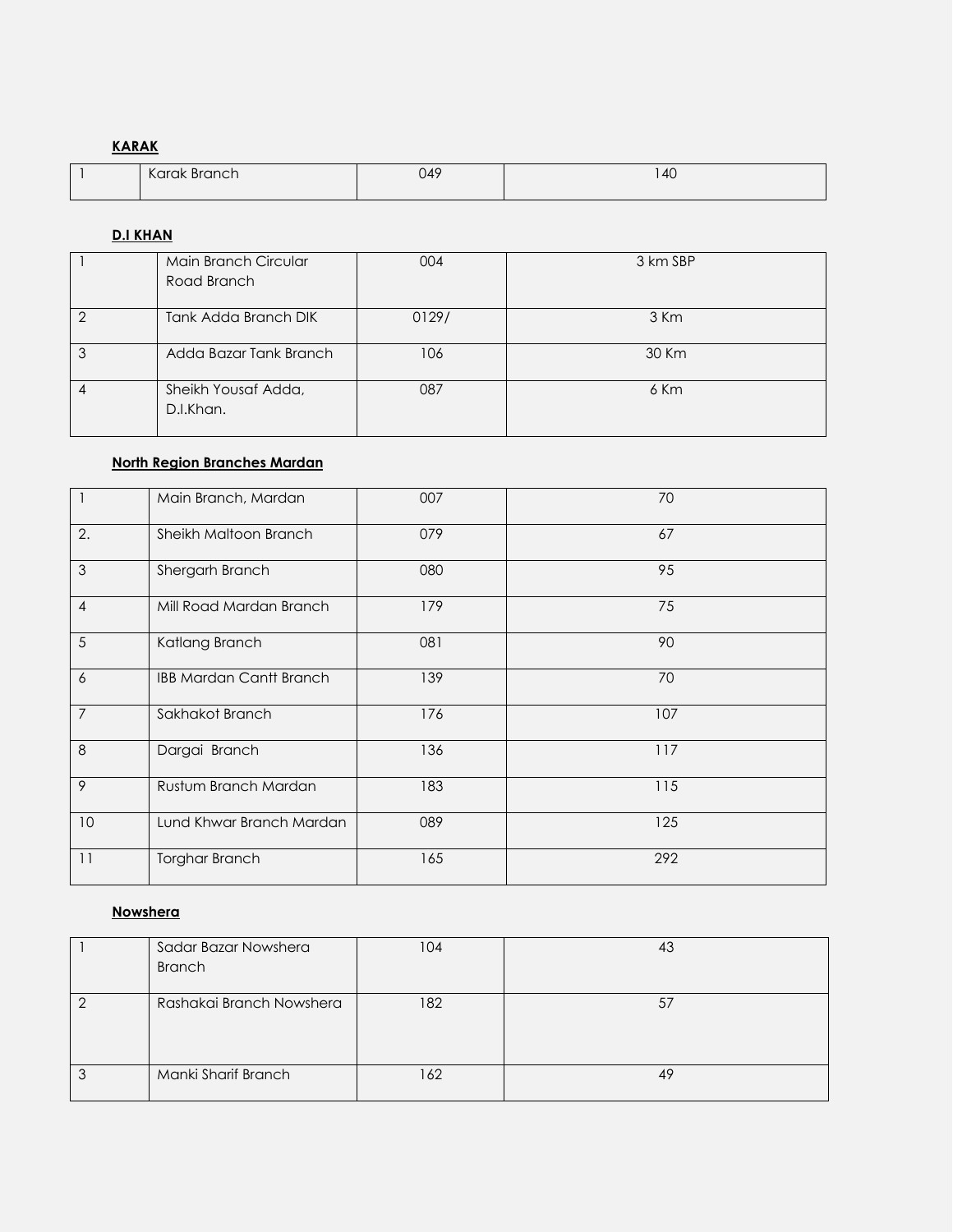| Jahangira Branch    | 0151 | οJ |
|---------------------|------|----|
| Saleh Kahana Branch | 0147 | 0U |
| Pabbi Branch        | 0159 | 28 |

| Swabi         |                          |      |     |
|---------------|--------------------------|------|-----|
|               | Swabi Branch (Jamil Khan | 0118 | 100 |
|               | Market Mardan Road)      |      |     |
| $\mathcal{D}$ | Shewa Ada Branch         | 0168 | 90  |
| 3             | Main Topi Bazar Branch   | 135  | 135 |
|               | Yar Hussain Branch       | 077  | 97  |
|               | <b>Tordher Branch</b>    | 085  | 107 |

| Mingora        |                                             |      |                                                                      |
|----------------|---------------------------------------------|------|----------------------------------------------------------------------|
|                | Main Branch Saidu Sharif<br>Road Mingora    | 012  | 01KM (From NBP Mingora Branch Distance<br>from Peshawar 195 KM       |
| $\overline{2}$ | Main Bazar Matta<br>Branch, Swat            | 0164 | 35KM (From Main BOK Mingora Branch)<br>Distance from Peshawar 197 KM |
| 3              | Main Bazar khawaza Khela<br>Branch, Swat    | 143  | 0.5 KM (From Main BOK Mingora Distance<br>from Peshawar 147 KM       |
| 4              | Sowari Branch - Bunair                      | 131  | 66 KM (From Main BOK Mingora Distance<br>from Peshawar 220 KM        |
| 5              | <b>Barikot Branch</b>                       | 157  | 35 KM (From Main BOK Mingora Distance<br>from Peshawar 220 KM        |
| 6              | Kabal Branch Swat                           | 170  | 6 KM (From Main BOK Mingora Distance from<br>Peshawar 195KM          |
| $\overline{7}$ | Main Bazar bank square<br>Mingora -2 Branch | 0132 | 1 KM (From Main BOK Mingora Distance from<br>Peshawar 195 KM         |
| 8              | Charbagh Branch, Swat                       | 181  | 34 KM (From Main BOK Mingora Distance<br>from Peshawar 210 KM        |
| Chitral        |                                             |      |                                                                      |
|                | Chitral branch - Ataleeq<br><b>Bazar</b>    | 11   | 0.5 (form Peshawar to Chital 270 KM)                                 |
| $\overline{2}$ | Darosh Branch, Chitral                      | 86   | 35 (form Peshawar to Chital 270 KM)                                  |

3 Chitral (Chew Bazar) Branch 137 0.5 ( form Peshawar to Chital 270 KM)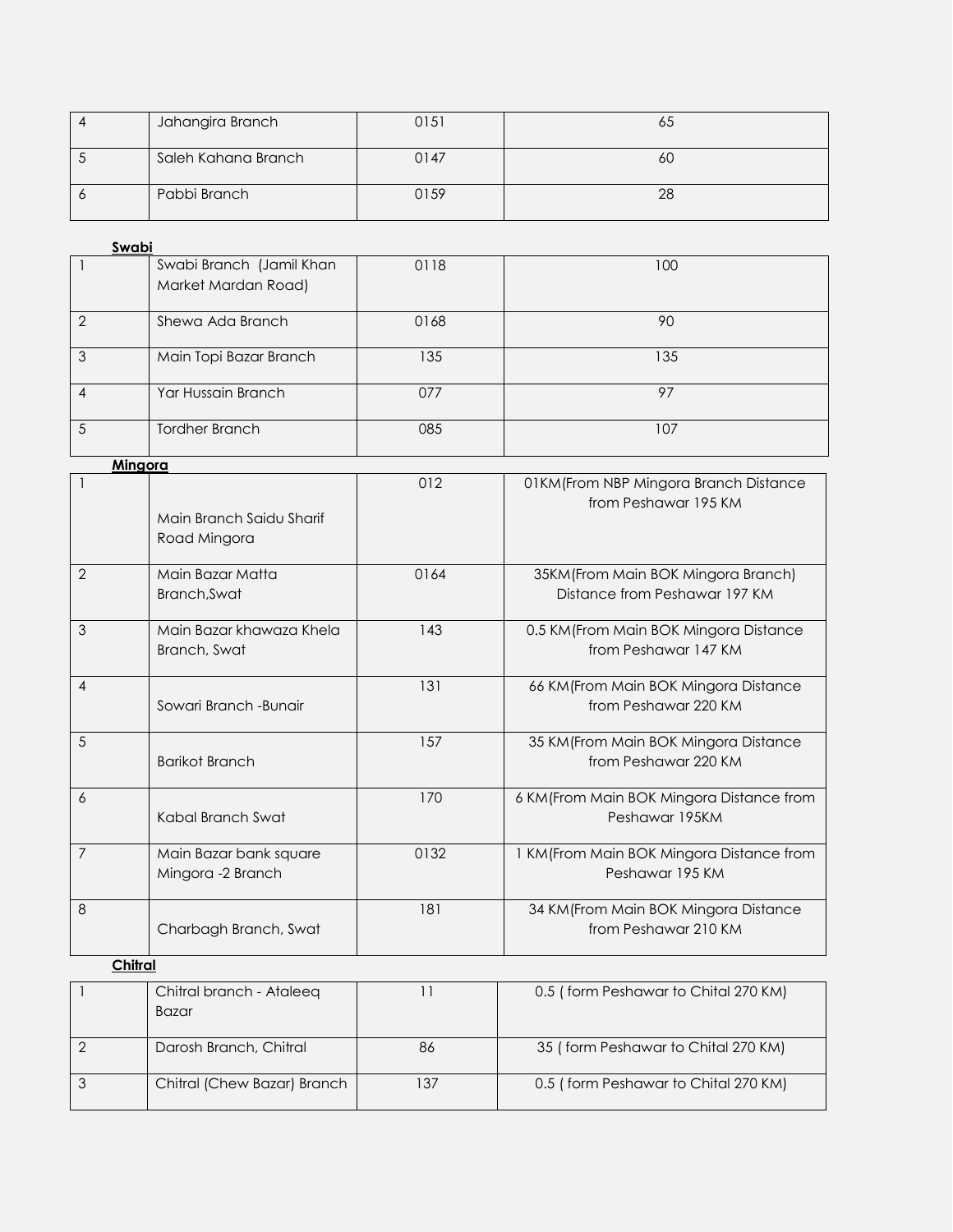| <b>Timergara</b> |                                             |      |                                      |
|------------------|---------------------------------------------|------|--------------------------------------|
| 1                | Timergara Branch (Ahmed<br>Shaheed Chowk)   | 105  | 0.5 KM Distance from Peshawar 200 KM |
| $\mathbf{2}$     | Munda Branch, Lower Dir                     | 0169 | 18 KM Distance from Peshawar 220 KM  |
| $\mathfrak{Z}$   | Kumber Branch, Dir                          | 144  | 0.2 KM Distance from Peshawar 225 KM |
| 4                | Wari Branch - Dir                           | 161  | 0.2 KM Distance from Peshawar 262 KM |
| 5                | <b>Upper Dir Branch</b>                     | 126  | 0.5 KM Distance from Peshawar 220 KM |
| 6                | Main bazar Batkhela<br><b>Branch</b>        | 108  | 1 KM Distance from Peshawar 109 KM   |
| $\overline{7}$   | Chakdara Branch                             | 149  | 35 KM Distance from Peshawar 120 KM  |
| 8                | Khar Branch (Bajaur<br>Agency)              | 163  | 0.3 KM Distance from Peshawar 124 KM |
| 9                | <b>Barawal Bandi Branch</b><br>(Upper Dir)  | 184  | 41 KM Distance from Peshawar 297 KM  |
| 10               | Puran Branch, Shangla                       | 174  | 97 KM Distance from Peshawar 205 KM  |
| 11               | Shangla Branch                              | 160  | 16 KM Distance from Peshawar 248 KM  |
| 10               | Kuza Banda Branch, Swat                     | 093  | 35 KM Distance from Peshawar 281 KM  |
| 11               | Takht Bhai Branch, Mardan                   | 150  | 66 Distance from Peshawar66          |
|                  | Abbottabad                                  |      |                                      |
| $\mathbf{1}$     | Abbottabad Branch<br>(Jinnah Road)          | 113  | 3 Distance from Peshawar 200         |
| $\overline{2}$   | Manshera Road<br>Abbottabad                 | 043  | 200 Mater Distance from Peshawar 205 |
| 3                | Abbottabad Branch<br>(Mansehra Road)        | 117  | 1 KM Distance from Peshawar 240      |
| $\overline{4}$   | Mansehra Branch                             | 122  | 2 KM Distance from Peshawar 236      |
| 6                | <b>Havellian Branch</b>                     | 40   | 1 KM Distance from Peshawar 190      |
| <b>Haripur</b>   |                                             |      |                                      |
| $\mathbf{1}$     | Shahra - e- Hazara Haripur<br><b>Branch</b> | 019  | 1 KM Distance from Peshawar 170      |
|                  |                                             |      |                                      |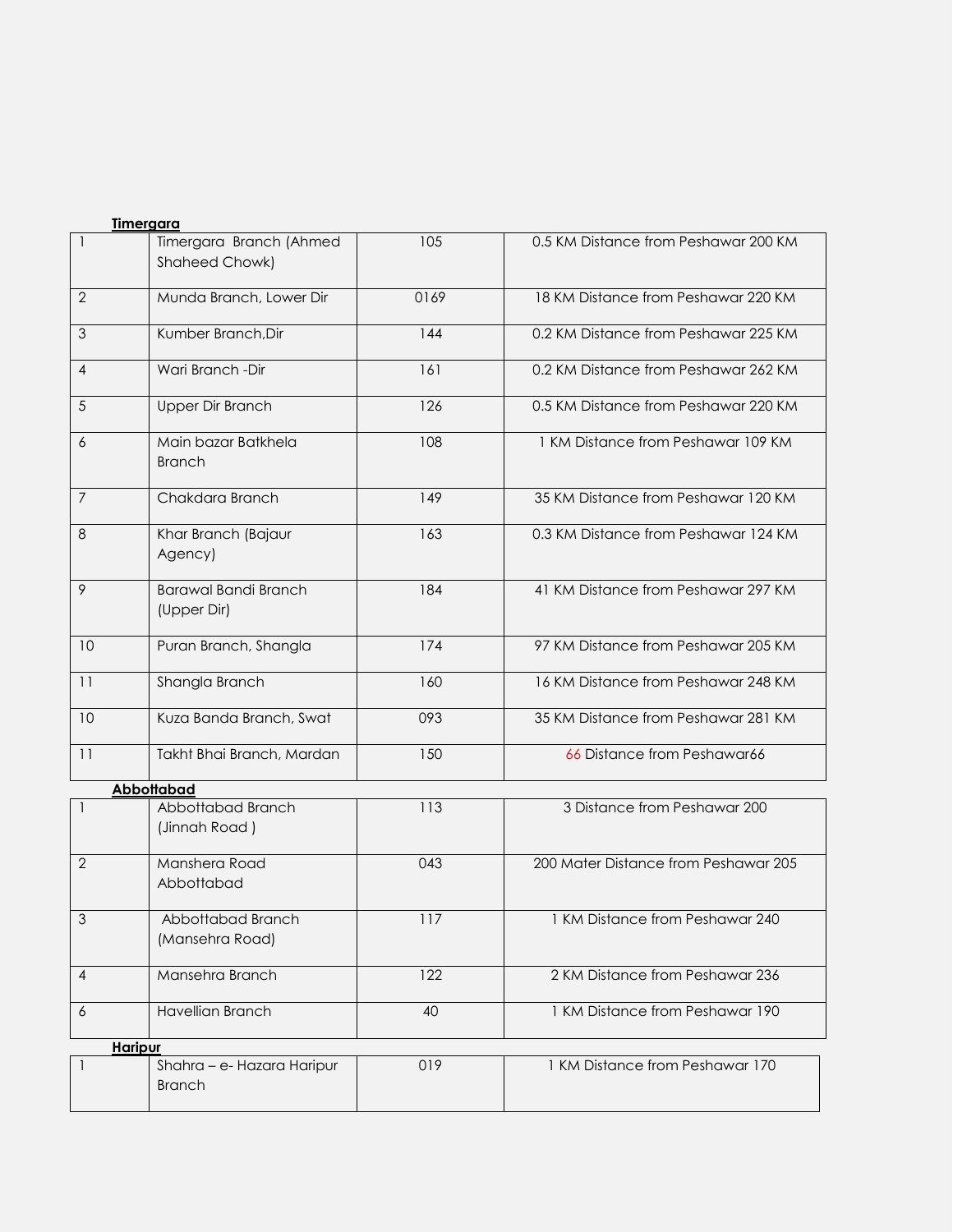| $\overline{2}$ | Judicial Complex Haripur<br><b>Branch</b>              | 097  | 1 KM Distance from Peshawar 169 |
|----------------|--------------------------------------------------------|------|---------------------------------|
| $\mathfrak{Z}$ | <b>Hattar Branch</b>                                   | 014  | 5 KM Distance from Peshawar 156 |
|                | PUNJAB ISLAMABAD/RAWALPINDI                            |      |                                 |
| 1              | <b>Blue Area Main Branch</b><br>Islamabad              | 022  | 1 <sub>km</sub>                 |
| $\overline{2}$ | F-10 Markaz Islamabad<br><b>Branch</b>                 | 0133 | 8 km                            |
| 3              | <b>Bara Kahu Islamabad Branch</b>                      | 0180 | 12 km                           |
| 4              | <b>PWD Society Islamabad</b><br><b>Branch</b>          | 055  | <b>22 km</b>                    |
| 5              | Satellite Town Branch (4th<br>Road), Rawalpindi        | 030  | 15 km                           |
| $\overline{6}$ | Adam Jee Road Branch<br>Rawalpindi                     | 115  | 25 km                           |
| 7              | Gujar khan Branch (Near Ali<br>Hospital, Main GT Road) | 062  | 71 km                           |
| 8              | Jhang Branch                                           | 070  | 200 Meter                       |
| 10             | Gilgit Branch                                          | 053  | 5 KM                            |

# **ATTOCK**

| Attock Bazar Branch  | <u>065</u> | <u>0.5 km</u> |
|----------------------|------------|---------------|
| <b>Turnol Branch</b> | <u>46</u>  | 30 KM         |
| Jehlum Branch        | 042        | 2 KM          |

## **FROM FEEDING BRANCH LAHORE TO OTHERS CITY DISTANCE IN KMS - PUNJAB REGION LAHORE**

|   | NEW GARDEN Town         | 114  | 4.3 km           |
|---|-------------------------|------|------------------|
|   | Branch, Lahore          |      |                  |
|   |                         |      |                  |
| 2 | M.M Alam Branch, Lahore | 023  | 09 km            |
|   |                         |      |                  |
|   | M.A Johar Town Branch   | 031  | $3.1 \text{ km}$ |
|   | Lahore                  |      |                  |
|   |                         |      |                  |
| 4 | Shah Alam Gate Branch,  | 0124 | 12 km            |
|   | Lahore                  |      |                  |
|   |                         |      |                  |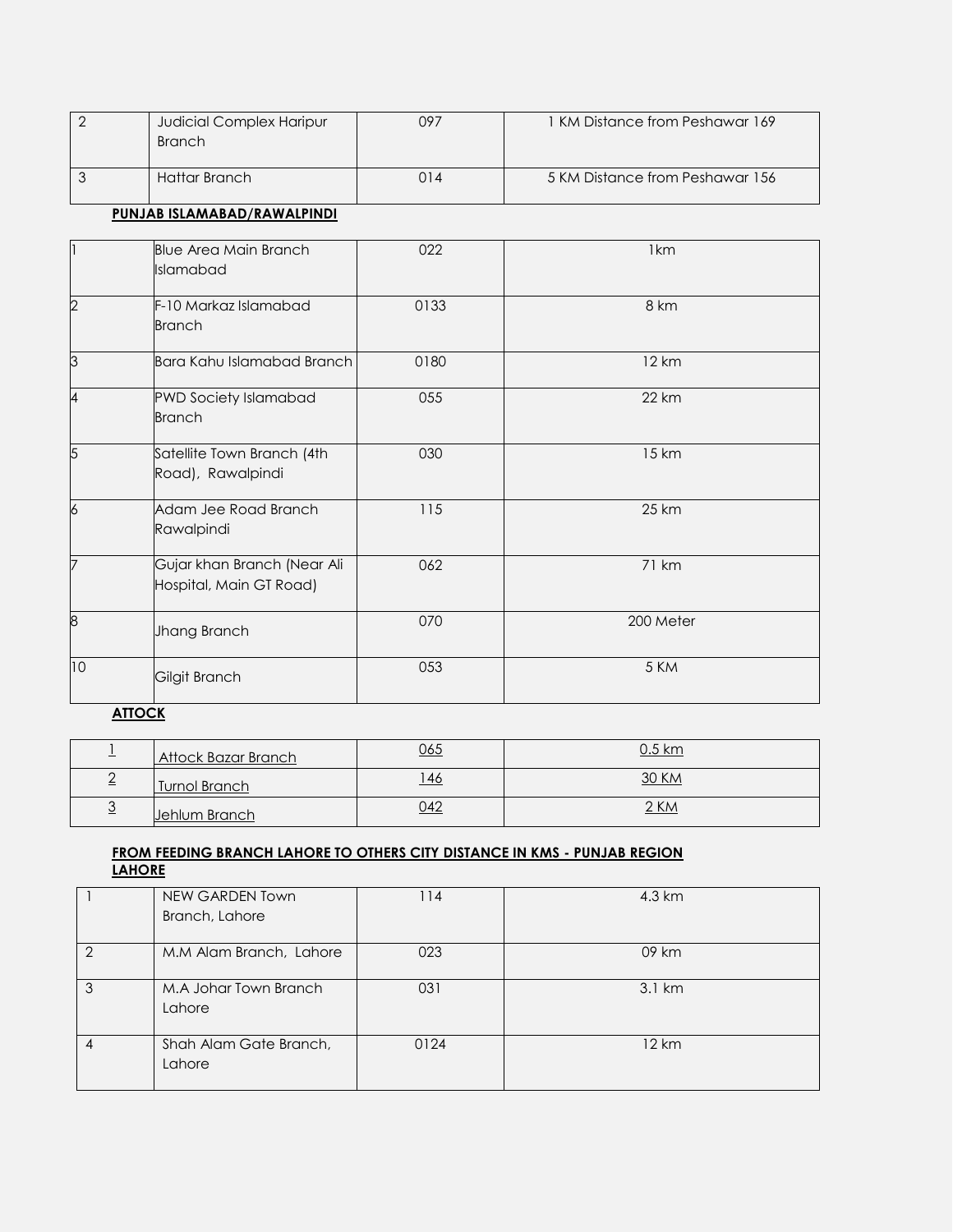| $\sim$ | DHA Lahore Branch             | 052 | $6.8 \text{ km}$ |
|--------|-------------------------------|-----|------------------|
|        | Faisal Town Branch, Lahore    | 057 | $0 \mathrm{km}$  |
|        | Badami Bagh Branch,<br>Lahore | 069 | 15km             |

# **GUJRANWALA**

|               | Gujranwala Branch (Bank<br>Square Model Town) | 039 | 85km    |
|---------------|-----------------------------------------------|-----|---------|
| <b>GUJRAT</b> |                                               |     |         |
|               | Gujrat branch (Empire<br>Centre G.T Road)     | 037 | 54.5 km |

# **SIALKOT**

|              | Sialkot Branch - Ugoki Road | 032 | 16km   |  |
|--------------|-----------------------------|-----|--------|--|
|              | Daska Branch, Bank Road     | 071 | 27.7km |  |
| <b>OKARA</b> |                             |     |        |  |
|              |                             |     |        |  |

# **FAISALABAD**

|                                           |     | <b>FROM</b> |
|-------------------------------------------|-----|-------------|
| Faisalabad Branch,<br><b>Madina Tower</b> | 038 | 113 Km      |
| Kotwali Road Branch                       | 116 | 18Km        |
| Chiniot Branch, Ihsan Plaza               | 044 | 129 km      |

# **SARGODHA**

|  | Sargodha Branch, Niazi<br>Medical Complex | 041 | 6 km Distance form Fasilabad 200 KM |
|--|-------------------------------------------|-----|-------------------------------------|
|--|-------------------------------------------|-----|-------------------------------------|

# **MULTAN**

| Khanewal Branch, College<br>Road    | 060 | KM Distance from Multan 170          |
|-------------------------------------|-----|--------------------------------------|
| Abdali Road Multan<br><b>Branch</b> | 033 | 3.5 km Distance from Multan SBP 1 km |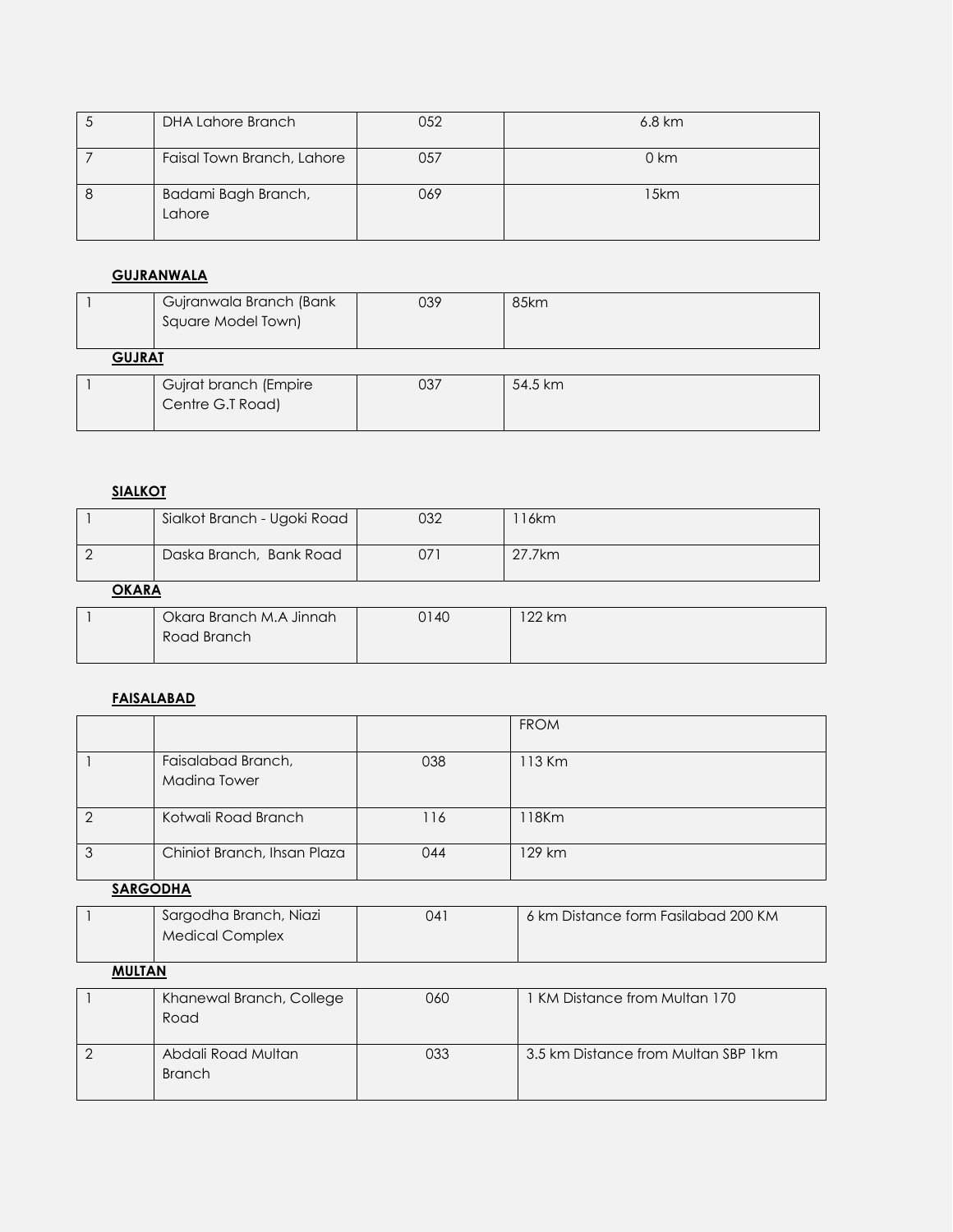| 3              | Vehari Road Shah Shams<br>Colony Branch         | 142    | 18 km Distance from Multan Br 48 KM |
|----------------|-------------------------------------------------|--------|-------------------------------------|
| <b>SAHIWAL</b> |                                                 |        |                                     |
|                | G.T Road Main Channu<br><b>Branch</b>           | 061    | 1 KM Distance Multan 108 km         |
| $\mathcal{P}$  | <b>B-2 High Street Sahiwal</b><br><b>Branch</b> | 045    | 1KM Distance Multan 180 KM          |
|                | Mianwali                                        |        |                                     |
| $\sim$         | <b>International Property Control</b>           | $\sim$ | $100111.$ $N'1.$ $N''$              |

# 2 | Mianwali Branch | 090 | 100 Meter Distance DIK 100 KM

# **RAHIM YAR KHAN**

| Model Town Branch                     | 051 | 2 KM Multan 190 km |
|---------------------------------------|-----|--------------------|
| Bank Road Sadiq Abad<br><b>Branch</b> | 059 | 1 KM Multan 220 km |

## **BAHAWALPUR**

|                 | Library Chowk Branch | 050 | 2 km                   |
|-----------------|----------------------|-----|------------------------|
| <b>D.G KHAN</b> |                      |     |                        |
|                 | Railway Road Branch  | 056 | 1 km Bahawalpur 182 KM |

# **FEEDING BRANCH KARACHI TO OTHERS CITY DISTANCE IN KMS - SOUTH REGION KARACHI**

|                |                                         |      | FROM PESHAWAR |
|----------------|-----------------------------------------|------|---------------|
| $\overline{2}$ | Shireen Jinnah Colony<br><b>Branch</b>  | 034  | 14.3 KM       |
| 3              | Site Branch                             | 0109 | <b>20 KM</b>  |
| $\overline{4}$ | Korangi Branch                          | 0110 | 7.1 KM        |
| 5              | Shahra-e-Faisal Branch                  | 024  | 0 KM          |
| 6              | MetroVille Branch                       | 0123 | <b>23 KM</b>  |
| $\overline{7}$ | Karachi Stock Exchange<br><b>Branch</b> | 036  | 9.5 KM        |
| 8              | Clifton Karachi Branch                  | 046  | <b>15 KM</b>  |
| 9              | DHA Karachi Branch                      | 063  | 7.1 KM        |
| 10             | Sharifabad Branch                       | 067  | 3.5 KM        |